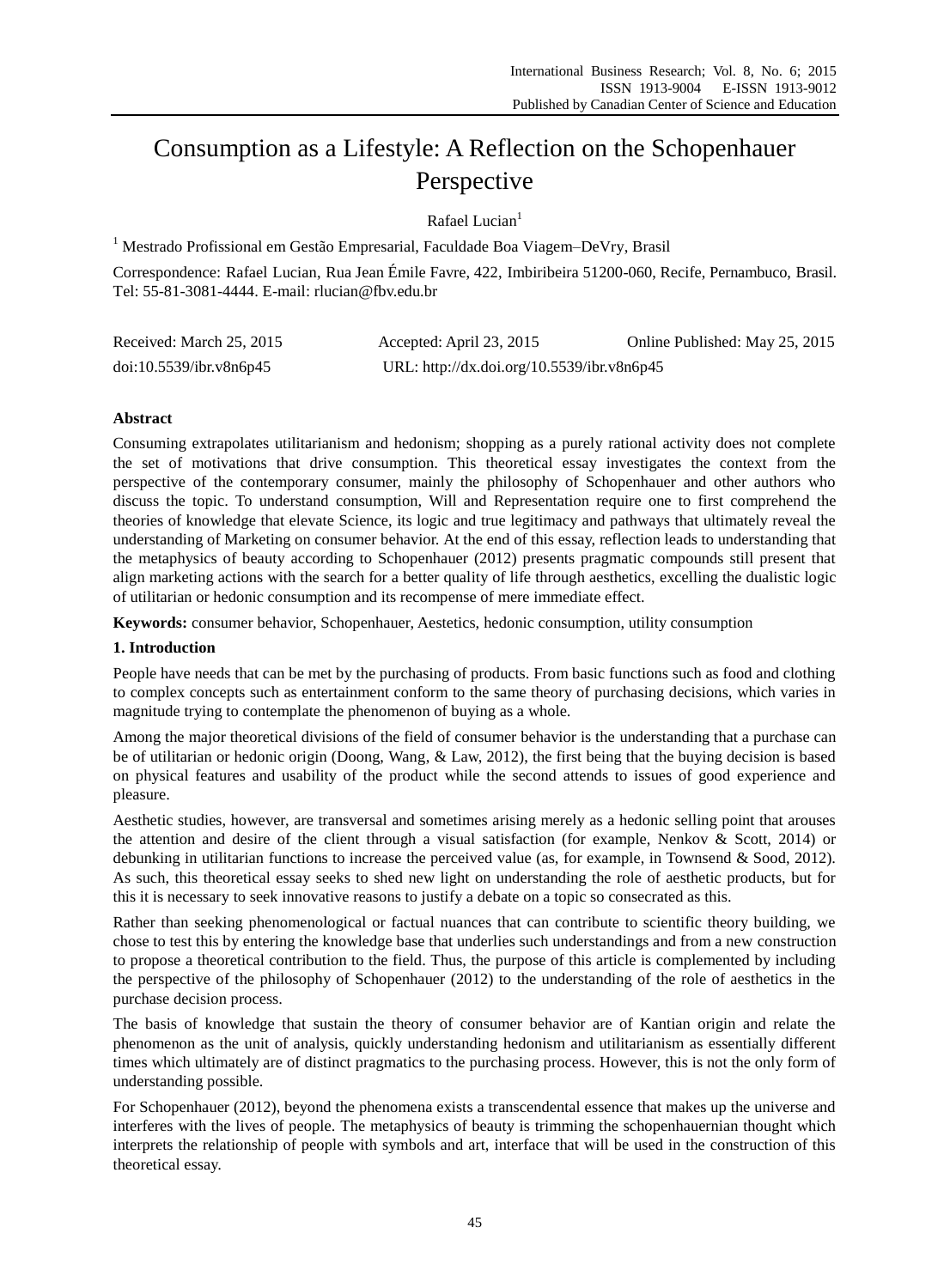Thus, discussions of such depth require prior understanding of the structures that will be reinforced or reformulated. In order to engage in a constructive debate on the theory of consumer behavior, this theoretical essay will first revisit the scientific rhetoric and its analytic logic, the role of non-humans in the construction and legitimation of truth and theories, the whys of science that assume the fundamentalization of Marketing, the contemporary context in which the phenomena in question are occurring and finally a presentation of the understanding of the Schopenhauer philosophy (2012) and its use for the interpretation of aesthetics, hedonism and utilitarianism in Marketing.

#### **2. Scientific Rhetoric**

Scientific mechanisms have not always been present in human history. Such construction is the result of a favorable scenario that lasted for 300 years in Europe and is known as the Modern Age.

After the fall of the Western Roman Empire, Europe entered a period known as the Middle Ages, characterized by insecurity, disputed territories, the black plague and the lack of strong states. During the so-called Dark Ages, modern scientific mechanisms had not yet existed, and knowledge was managed in other ways, particularly in the Churches and supported in their holy books (Backman, 2008).

The situation in Medieval Europe, however, had changed significantly in the fifteenth century and in 1453, with the taking of Constantinople by the Ottoman Turks. With this marks the end of that era and the beginning of the Modern Age. This new timeline was marked by the rebirth of Europe through major achievements, such as transoceanic navigation, relative stabilization of territories through monarchies and the construction of science foundations by modern thinkers (Duiker, 2009).

Soon after, in his laboratory, Galilei (2014) began the most successful legitimation of non-human power of the last millennium. In its time, in the sixteenth century, the idea of heliocentrism was common, however the lack of legitimation overshadowed such stream of thought to the detriment of the indisputable metaphysical power of the Medieval Church.

In this context, there were the first experiments of Galilei (2014), which are particularly convincing when, for example, contradict the logic of falling bodies and demonstrate that large and small bodies fall at the same speed and time.

The observations of Galilei (2014), become indisputable then, and, conventionally baptized him as the inventor of experimental research. As such, the construction of one of the pillars of the modern and post-modern world is attributed to him. From the first experiments disguising themselves as science, power is silently transferred from human to non-human. The strength of the Galilei method (2014) is to elect a judge constantly and purposely confronted by the researcher, to resist proven theories while remaining impartial and unwavering.

Experimental research, such as medieval theology, must assume the basic precepts exempt of human interference, though this time they must also be replicable and refutable. As soon as the two bodies drop in free fall, Galilei (2014) does not interfere with the speed of the fall. He thoroughly explains his experiment so that anyone can later replicate it and get the same result (or contest it), and, finally, his test is designed so that the answer is impossible to know before performing it.

In this way, the writings of Galilei (2014), Descartes (2011), Hume (2014), Bacon (2008), Newton (2013), and others, have promoted a silent intellectual revolution that, in the end, overcame even the classic writings of Socrates, Plato and Aristotle. Although scattered and not as deliberate as the Greeks, European thinkers have developed understandings about the ways of obtaining knowledge we now call modern science, or simply science.

Although developed in the modern age, our notion of science was only conceived in the late eighteenth century, when Kant (2013) suggested that timely metaphysics and epistemology were different doctrines and should be understood in isolation. Not so coincidentally, this was the same period that Europe experienced the French Revolution, the fall of the absolutist regimes, the rise of the bourgeoisie, the weakening of religion and the need for people to seek a legitimizing organ independent of state and religion.

Thus, in 1789 the Modern Age comes to an end and leaves science as its greatest legacy to contemporary civilization. Scientific mechanisms are impartial, controlled by non-humans, meritocrats and perfectly meet the need of post-revolution. The great impartial judge of Nature takes control of knowledge, and in this respect is independent and superior to the State and the Church.

Collaterally to this policy choice by modern science as universal knowledge manager, man saw an unprecedented technological revolution. In the late nineteenth century, Diesel discovered the internal combustion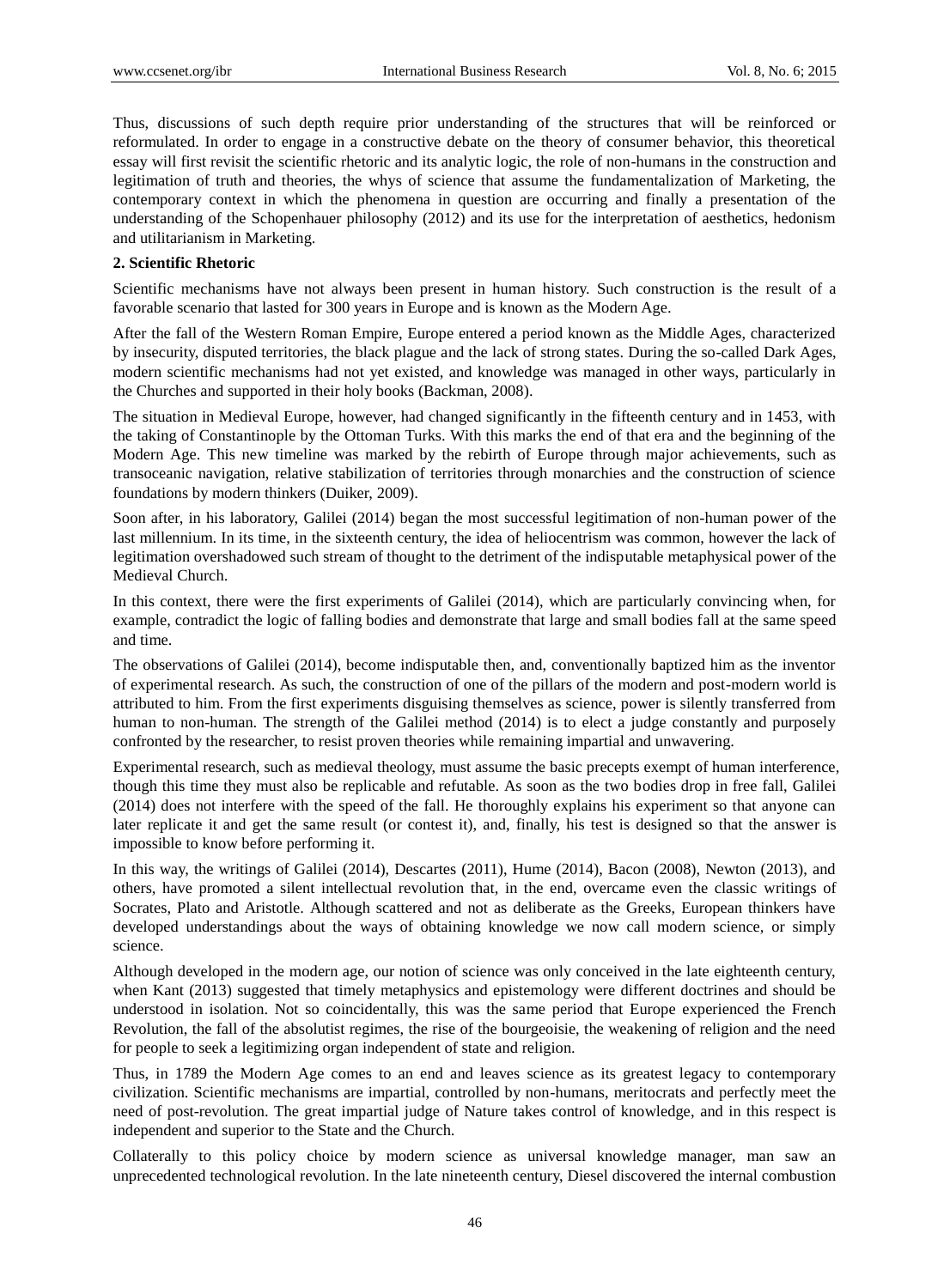engine (Rajeesh, Prakash, & Kulkarni, 2014), and in 1969 the world watched Armstrong, on television, utter his famous words 350,000 kilometers away from Houston. In other more impactful words, mankind literally got off the saddle to walk on the moon in approximately 100 years, and such a fact crowned science as undisputed knowledge manager, not only in technology, but in social doctrines such as administration, marketing and consumer behavior.

The world suffered another drastic change in their socio-economic-political-scientific configuration around 1989. The fall of the Berlin wall marked the end of the continental wars, apogee of capitalism, the rise of democracy as the only legitimate form of government and crisis in modern science.

After the consolidation of capitalism in the 1990s as a global economic system, studies in the field of consumer behavior experienced a vertical growth in number of journals, authors, educational and research institutions and private investment. One of the effects of globalization has been the increased competition over national boundaries which forced scholars of consumer behavior to understand quickly and efficiently the mechanisms that could make companies gain more markets, such was the success of the scientific method in the hard sciences, which ended up also adopting these precepts in this expansion.

The post-war world, shaken military advances packaged by the teachings of Kant, Newton, Galileo and Einstein, then, questioned the hegemony of this method and all the power it conferred. Science, as the dominant paradigm is, then, the target of all forms of critics.

The judge figure, which is neither human and nor metaphysical (Kant, 2013), was first intended to transfer knowledge of cloistered institutions to the general public in a democratic movement. As such, anyone could produce knowledge, provided that appropriate methods are used for this purpose.

Democratization, however, is strongly shaken by the arguments of Lyotard (1984), who in his first revision builds a clear rationale which shows that scientific progress is dangerously bolstered in non-human technological possibilities of the development of judges.

All were impressed with the discovery of Higgs (2010), but few paid attention to the fact that this knowledge was only possible at the cost of approximately 7.5 billion euros (CERN, 2010) that was spent to build the most complex science we have today, including a particle accelerator between France and Switzerland.

Lyotard (1984) seems, then, successful in his interpretation of reality. Producing knowledge under the tools costing billions of euros is not full democracy, and although the ideas of Galilei (2014) have been preserved, non-humans are expensive and too inaccessible, such as the holy book that he even helped to disempower.

The flirtation between capital and knowledge is, therefore, one of the criticisms of modern science. CERN in physics, ISS in astronomy, territorial censuses in applied social sciences and pharmacology in the laboratory industry are examples of knowledge produced under the restricted possibilities of capital.

The influence, then, of capital, for Lyotard (1984), in knowledge production ranges from, at minimum, more attention to the research fields that give more profit up to, at most, a deliberate manipulation of results. The irreplicability afforded by the billion dollar research flees to the spirit of democratization of Galilei (2014). Yet in this perspective, having or not having money is not a characteristic provided by Kant (2013) and represents an anomoly of the modern scientific production process. But all this happens while the large investment funds on research argue about the benefit of capital on the performance of scientific results.

There is no doubt that the world-class corporations have more resources to develop research on consumer behavior and in their own way create an advantage over competitors, with knowledge no longer democratic.

In a way, the influence of capital on the possibilities of non-human judges is, ultimately, the very human influence on the research instrument and, therefore, we are led to the hybrid bodies of Latour (1993), where scientist and instrument become one, and not two as Galilei wanted (2014). The problem, however, of this configuration, for Latour (1993), is that awareness about hybrids impedes us (and will always impede us) from being modern, like Kant (2013) wanted or how Galilei (2014) suggested. To not be modern in no way affects the pragmatic performance of scientific discoveries, but it does affect legitimate power. Fertile ground for post-modern propositions terrain. If Latour (1993) was able to observe influence on non-human actors in airtight laboratory environments, the extent of this understanding for social sciences tends to be catastrophic.

# **3. The Role of Non-Humans**

Living in Europe during the Middle Ages must not have been easy, the fall of the Western Roman Empire discharged the tribes living under the law of Rome, and, somehow, allowed each small group to have its own laws. Without a general command, the meeting between tribes was completely unregulated with looting and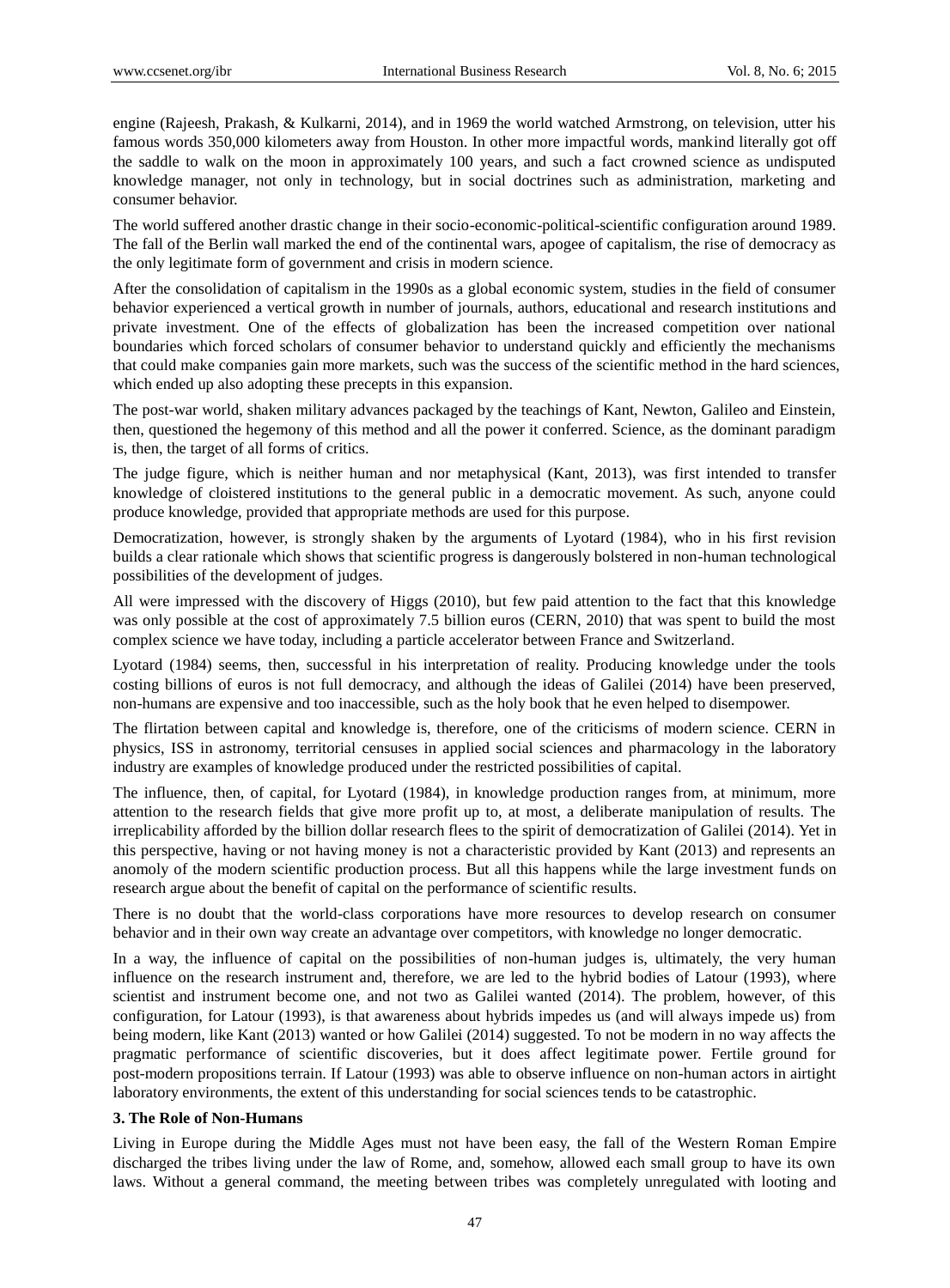banalized murder. This chaotic environment was the basis of the thoughts of Hobbes (2013), which resulted in one of the most striking reflections inthe history of society.

In Leviathan, Hobbes (2013), influenced by what he heard about the barbarism of the Middle Ages, suggests a typically modern solution of the non-human judge. Just as Galilei (2014), who exempts the conclusions and cultured instruments by their findings, Hobbes (2013) states that man is more selfish than previously thought and, thus, should be controlled by something.

The figure of a superior human with powers to govern the state is as old as human history itself, but for the first time a chain of thoughts took force trying to legitimize that someone could possess power without any appeal to metaphysics. Thus, prior to Kant and the Jacobins, Hobbes (2013) dissected the metaphysics and began to seek unquestioned elements that could legitimize power.

Without a theology that would provide unlimited power to the sovereign, who would be human and become a superhuman, Hobbes (2013) suggests making a kind ofdocument called Social Contract. In this way, surreptitiously and without fanfare, the power of knowledge is no longer the ruler and becomes a non-human actor (although that built by humans, like a telescope). Thus, Hobbes (2013) alleviates the figure of a sovereign and categorically states that, regardless of who occupies this position, he will bow to the Moral and Justice ultimately configured on a Social Contract.

The vectors of Newton (2013) are the Social Contract of Hobbes (2013). More by personal interests than that of physical, they are inevitably tied to the cold reality of natural laws, their algorithms and philosophy mathematical. Equally domesticated will be sovereigns that are everywhere defined by the Social Contract. With this slight shift, society would no longer bow to an individual but, rather, to a non-human figure. Reinforcing the premises of Hobbes (2013), our egoism is satisfied to learn that even the ruler could not govern their own free will, but only manifest an impersonal and inflexible code.

Perhaps the same reasons that led Hobbes (2013) to paternalism of Justice aroused the spirit of modern ideas. Modern science has emptied the power of the Medieval Church and determined that knowledge would no longer be the fruit of holy books, but rather from logical constructions by instrumentation and non-human arbiters. Such context led Nietzsche (2013) to utter the most famous of his sayings "Gott ist tot".

Anyone who might be Sovereign understands that the real ruler is the Social Contract, just as anyone who might produce knowledge will obey the scientific method. Finally, the Greek democratic ideas received the additive that allowed its implementation on a global scale. The ideals of equality and freedom represent this new form of science that ensures opportunities to all men without hurting their ego with obedience to others.

The presence of non-humans in consumer behavior research is essential for the academia and the market to believe in the exemption of results. In this way, the use of questionnaires and statistical analysis attribute particular value to market research, especially in consultancies. In the contact between theory and practice, it was conventional to build knowledge in scientific rhetoric making use of non-humans and exercising to exhaustion the principle of replicability. The original studies of Kotler (1973), for example, are perhaps the most replicated in the history of Marketing infinitely investigating what the actual effect is on the retail consumer behavior environment.

Another non-human success of marketing (similar to consumer behavior, but with great interface) is the SERVQUAL scale, which is perhaps one of the instruments most tested, criticized, replicated and used in services marketing (for example, Sivakumar, Mei, & Beibei, 2014). The market and academia yield to the result of a SERVQUAL test with subservience never shown to any other human thinking in Marketing. We are modern, however much Latour (1993) insists that no (provocative statement).

Even to the point of concluding that the legitimation of power was the crucial factor to for the rise of modern science, this quality itself is not sustainable unless the mechanisms of knowledge production function.

# **4. The Whys of Science**

The basis of scientific constructs is the Kantian understanding that there is a clear separation between Nature and Society. The human egocentrism spiked by Hobbes (2013) impedes the understanding that human actions are not deliberate, but empiricism shows us that we are surrounded by phenomena which we do not control and do not even understand. In this context, Nature emerges as a universal explanation for everything that happens and that has not been created by man.

On the path of Natural understanding arises the important figure of Descartes (2011) which, supported by Euclid (Heath, 2010), spread the idea that knowledge is axiomatic, for example, when faced with a complex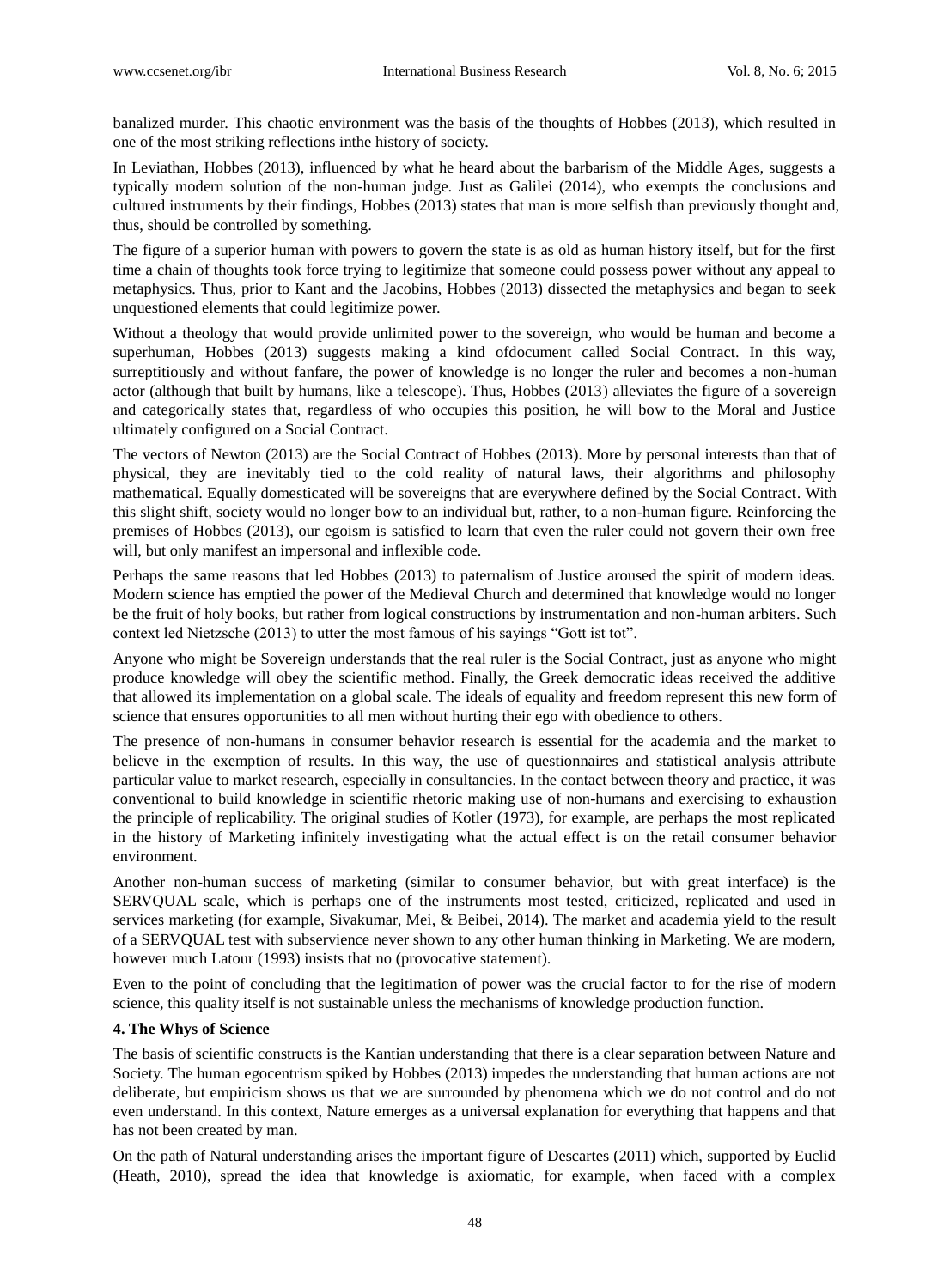phenomenon it is necessary to thresh and understand it in its smallest components, propagating, then, to reductionism.

The axiomatic conception is observed in almost all theories of consumer behavior, as in the purchase decision-making process (for example, Sevilla & Kahn, 2014) which drafted in Euclidean metaphor to understand that the process itself is the plan, composed of steps (straight), subdivided into dimensions (points) that must be understood and explained individually so that the theory as a whole is revealed.

With this new Cartesian configuration of Nature, man will always be faced with phenomena small enough to be properly investigated, such as the effect of the product position in the gondola (Dagger & Danaher, 2014), or ambient music (Simões & Agante, 2014), or POS illumination (Challagalla, Murtha, & Jaworski, 2014) in understanding the phenomenon of consumer behavior (incomprehensible for a single outlet). From this perspective, science is configured primarily as an entity created from the union of the axiomatic understanding of Descartes (2011), experimental techniques Galilei (2014) and neutrality of a non-human Judge of Hobbes (2013).

Henceforth other ontologies will quantitate how much of Nature and how much Society each will add to its current understanding of things (Latour, 1993), none of which actually breaks with this dogmatic idea, contrary to what Lyotard preached (1984).

One can criticize the impartiality of the instruments of Galileo is not true and that the pretense of studying Nature without disturbing it itself is only a pretense. Some have said that the Social component is so present that each phenomenon is unique and unrepeatable, but all agree that to some degree there is a duality.

To distance himself from Nature permits man to feel no pain while exploring what is not human. To assume that is no right answer and to find it is a matter of time (and maybe time is never enough), exempt us from the guilt and pain of ignorance. However, the link that connects the modern world of contemporary science is so fragile as Lyotard (1984) makes it seem, so complex as Habermas (1976) wanted and so logical when Wittgenstein (2001) is able to describe it. A propitious moment to enter the scientific crisis which afforded the first post-modern movements.

Non-humans do not feel the pain that a consumer can feel when struck by the theories of consumption and the scientist is absolved of blame, after all it is not the judge of reason. Is there a crime if there is no one to blame?

# **5. Contemporary Context**

The configuration of the post-modern scenario relies on arguments of different intensities, among which highlights the issue of the legitimation of power and the value of information (and its source) as a basic propositional component of knowledge.

Initially, as a way of exalting the importance of information in the context of knowledge generation, it is emphasized that the scientific issues can be understood by the study of logic, like Russell (2013), Getter (2012) and Wittgenstein I (1998), where propositions represent the basic component and the indissoluble formulation of knowledge, and, under certain rule, they should be contrasted and confronted in order to produce truths.

Still under the school of Kant (2013) and subsequently endorsed by Popper (2002), the propositions must be composed of elements that to some degree are connected to private aspects, delimited and very well defined in the factual world. Such statements, when organized according to logic, are capable, then, to be justified. Therefore, the proposals go from being inferences to becoming truths.

Contemporaneously, such semantic functions no longer represent the strongest component of the words, as Wittgenstein II asserts (2001), as these carry a meaning and a pragmatic objective that can not be revealed in a decontextualized way. Which largely aroused the interest of Lyotard (1984), the most notable of post-modern thinkers, as it will be elucidated later.

Accordingly, in the post-modern world, access to knowledge and information are overestimated and should become the target of governments more ambitious than they once were tn the past with territories and natural resources. Lyotard (1984) mentions this, including the possibility of military confrontations by information and fear of terror control, in the event knowledge is locked within the privileged few.

In the construction of this same scenario, it has already provided the technological and telecommunications revolution. Information, then, in post-modern times assumes its own way, completely free of scientific narrative. Namely, any statement should be considered a form of knowledge, whether or not this subordinates the dominant methodologies. A disruption not with Popper (2002), but, with modern science as the only valid unit of knowledge production.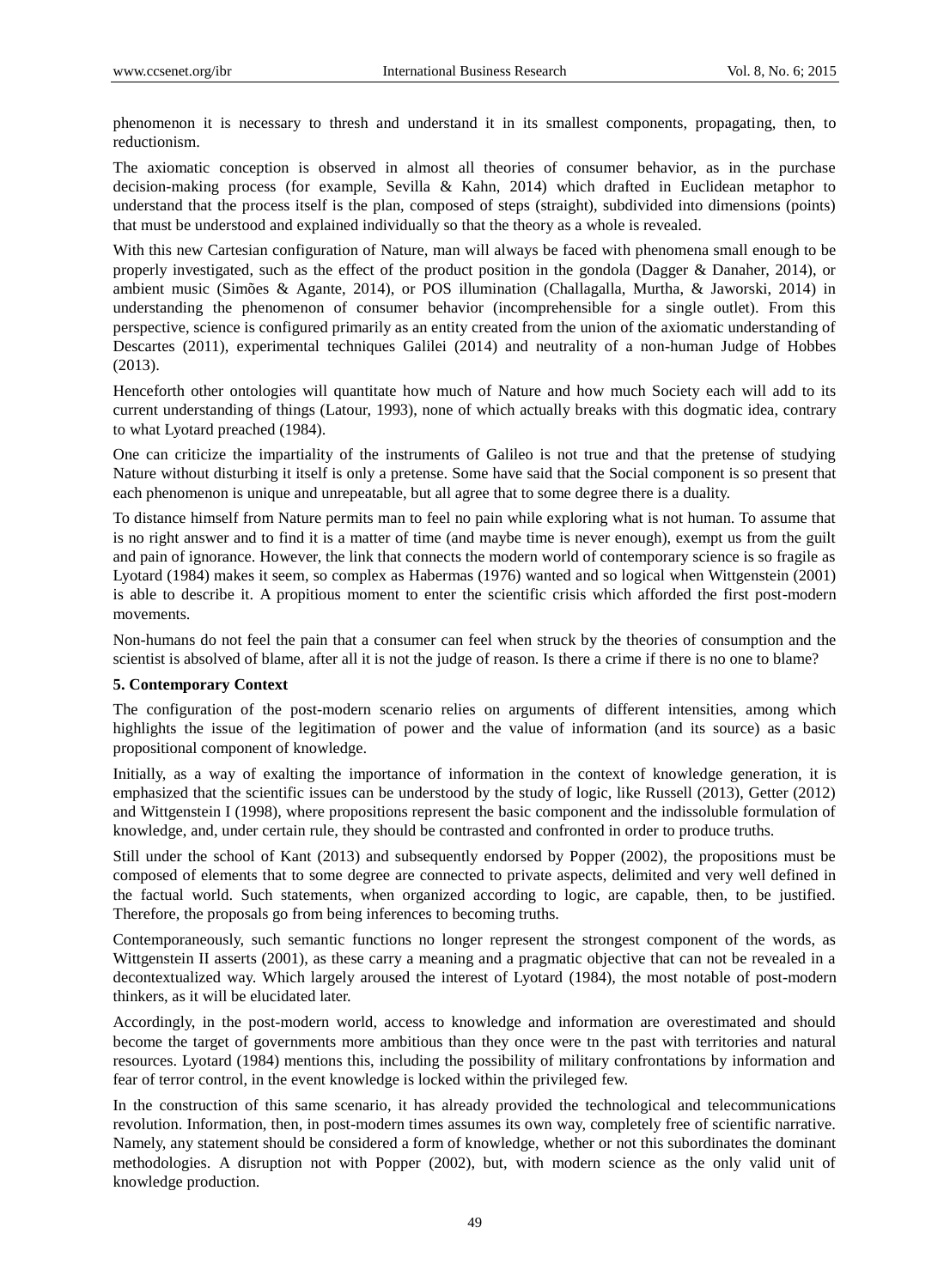Impressive is the capacity of Lyotard (1984) to describe the movements in computer mediated social networks long before the web became a viable possibility. An illustrative parallel can be made to statements that are published on the internet by users and are taken as truths by the community. Step by step, society begins to build knowledge based on personal opinions, inferences and other non-scientific sources.

The assays Lyotard (1984) and his commentators shake, then, the legitimate power of modern science, demystifying non-human forms of judgment and debasing scientific knowledge to a propositional level, or in other words equating it with too many inferences, of which all information is now called.

If the original order was restricting the wording and interpretation of the elected Social Contract then, nowadays, any individual with high communication skills can reinterpret the texts and produce a social truth. Thus, ordinary people construct a collective knowledge of which particular political party is corrupt, so such a law has a loophole or else any new jurisdiction will certainly benefit some dishonest businessman. Flawless reasoning, whereas society is dynamic and always will respond to the situation with involuntary movements of reaction, similar to the economic proposition of Smith (2014) in kinetics. Movements, which, in my view, have already begun and slightly contradict the predictions of Lyotard (1984).

Information is really abundant, and due to the telecommunications revolution, the optimistic scenario of Lyotard (1984) became a reality because everyone has access to much more information than they want or are able to process. Secrets of states and scientific discoveries of the last hour are accessible by ordinary people anywhere in the world in near real time.

In contrast, the accused defend themselves. After all, the information is free and its channels accessible. Thus, the corrupt party can declare themselves persecuted, laws can be reinterpreted by the press that convinces us massively that such a gap never existed or entrepreneurs can demonstrate that private initiatives are more agile and efficient than public ones, and that they actually are the saviors, not the executioners, of society.

However, contrary to what one might assume, the narratives goals were not met, leaving an intermittent vacancy that may be filled again at any time. Then, in the middle of the informational war people just have to make a sensible resource: create their own mechanisms of judgment between what is true and what is not.

If we bring in Wittgenstein II (2001) for this debate we will observe that sentences derived from social networks have only a semantic sense devoid of context (the external) and therefore the pragmatics of language became indecipherable. Thus, companies seeking fragments about their brands on social networks, for example, never attain the objective of communication which they face, with everything becoming mere objectification of the researcher, that with some or no pudency can conclude under their own logic anything they want. Logic similar to the laboratories Latour (1993), but with less refined instrumentarium and, therefore, less non-human.

Decisions made under knowledge created in this manner can not somehow lead us to another scenario that is not the liquid modernity of Bauman (2000). Our awareness of the inability to understand and predict events become interim decisions, while indisputable truths serve the micro-temporal context in which it is supposed to work.

But, just like the definitions of liquid modernity of Bauman (2000), postmodern information was also not built to last. The condition of Lyotard (1984) did not foresee that, while information emerged and suffered with much greater speed in the modern period, and without scientific narrative, this movement not only gains speed but also grows amazingly in scale. Currently, anyone using a web connection can produce information that, if followed and shared by other users, will traverse the network in a few seconds, gain relevance, taking contours of liquid knowledge and, at the same speed, fall in oblivion.

Creating ones own mechanisms of judgment and justification does not fully address the problem, first because we are social beings and secondly becauseit takes much work to communicate in a world where each one has his own criteria of truth and, finally, because Wittgenstein II (2001) teaches us that semantics is not essential. Naturally the criteria will converge around a new (but not necessarily innovative) paradigm. In accordance, people notice that information is not secure and that knowledge based on them is always temporary and increasingly in shorter cycles, the next move, I believe, will be the search for consensual legitimacy. The knowledge will again leisurely seek a safe haven to brake the speed of information and make people take time to appreciate the balance.

Is it not strange to see people return to the official communication channels, such as the press, when want to make sure if the news they have access to by social media is actually true. Likewise, it would not be utopian to imagine that people would again seek a reference of knowledge in encyclopedias and a definitive explanation in legal codes for what may or may not be.

The large negatives have already demonstrated a consensual Will to curb the postmodern informational process: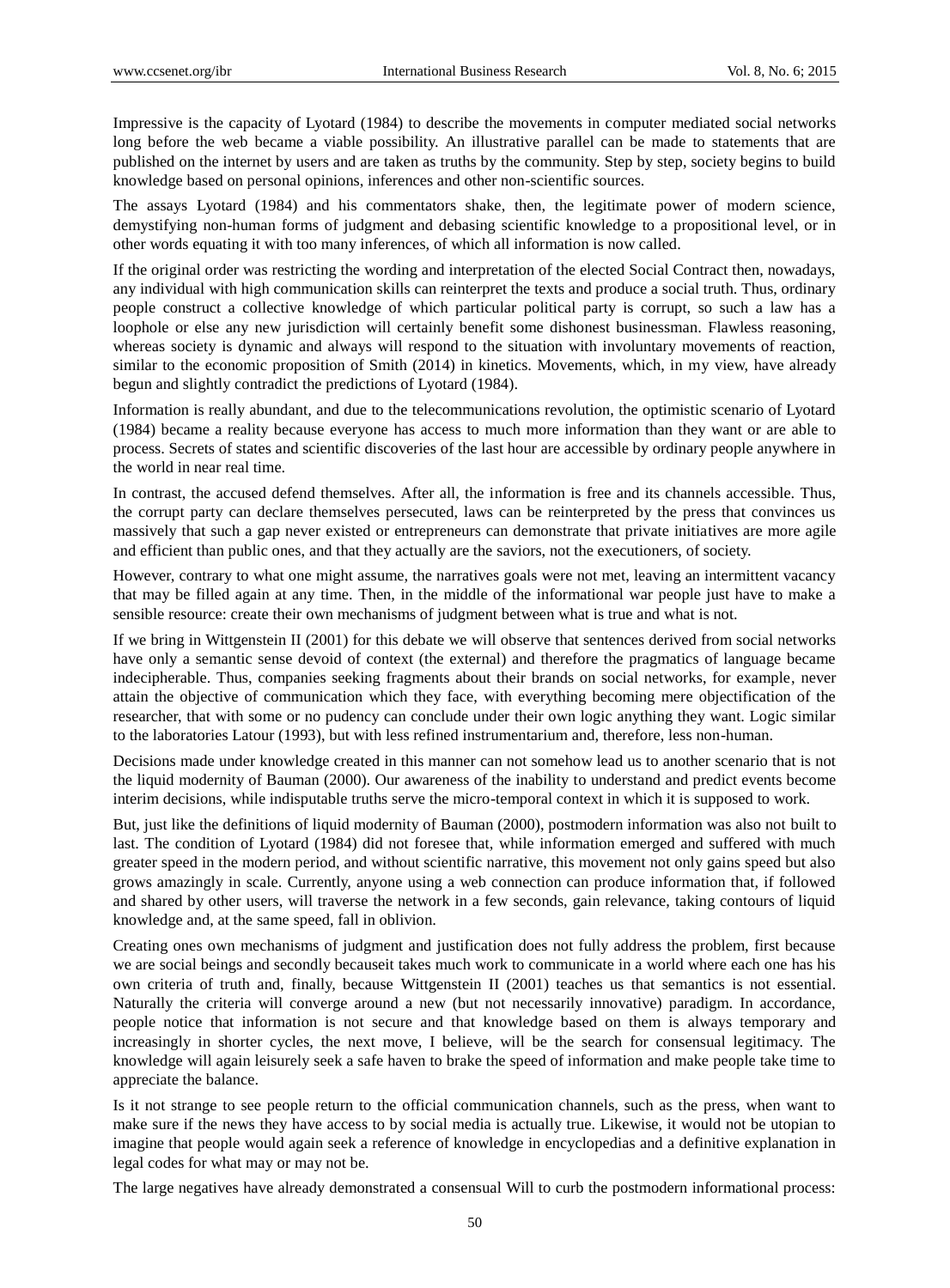the decadency of the fast-food model, the negation of fast cars in favor of slow bikes, the labor unions seeking a reduction in working hours, the French, particularly, by repudiating professional emails outside of work hours and ultimately a counter-cultural disconnect from the web and exploring personal relationships.

The reduction of information, a decisive factor for slowing the rhythm of life is likely to adopt a consensual criteria, a narrative goal, that nurtures people into feeling that they are not losing quantities of information, but instead are gaining quality.

Thus, the current context calls for debate the philosophy of Schopenhauer (2012) based on a reinterpretation of the Kantian modernity, however using the metaphysics of Will as a valid explanation for contemporary life and our perception (Representation/Idea) about it.

Schopenhauer (2012) unlike Wittgenstein II (2001) does not seek the origin of knowledge in language, and in opposition to Lyotard (1984) does not believe that all information is external and thus a technological revolution could change the essence of being human. It would make little or no sense to frame the non-humans of Latour (1993) in a Schopenhauerniana perspective, being that they are just as Will regarding us and to some degree the whole scientific judgment is a great Representation (Idea) in a pure phenomenological sense of the Kantian critique.

Subjugated to postmodern scientific debate, Schopenhauer (2012) is one of the most influential thinkers in recent history, they are his inspirations that allow academic studies in various fields, especially marketing, even if theoretical essays rarely resume the origin of thought on which they are leaning. Bringing to light the Schopenhauerian doctrine is a way to explain how the origin of hedonic Marketing meets the postmodern context and, therefore, orders a debate which does not fit in itself. It is, at the end of everything, to understand man, his essence and movements that will guide our lifestyle in the coming decades.

#### **6. The Comprehension of Schopenhauer**

The work ‗The World as Will and Representation (Idea)' is a powerful philosophical essay on the essence of man and the origin of his knowledge. In his four volumes, Schopenhauer (2012) exposes his thoughts about how science building would have been lost after the Kantian division and the implications for our self understanding.

An enjoyable and deep reading, 'The World as Will and Representation (Idea)' is a dense essay that requires a number of assumptions from the reader, like understandings about the Kantian, Scholastic and Classical doctrine. Schopenhauer (2012) constantly refers to these schools in order to boost his own philosophy and with this the writings are a profound revision of the history of human knowledge so far. The melancholy personality of Schopenhauer (2012) gives a pessimistic tone of his writings and through such darkness it is possible to see the metaphysical essays on happiness at the end of the third volume.

(...) who would go on living life as it is, if death were less terrible?–And who could even so much as endure the thought of death, if life were a joy? And who could bear even the mere thought of death if life were a pleasure? But the former still always has the good point of being the end of life and we console ourselves with death in regard to the sufferings of life, and with the sufferings of life in regard to death. The truth is that the two belong to each other inseparably, since they constitute a deviation from the right path, and a return to this is as difficult as it is desirable. (Schopenhauer, 1883, p. 677)

In the first volume we are introduced to the concept of Representation (Will) where Schopenhauer (2012) presents the world as a mere Representation of things in themselves, something not accessible by pure knowledge of reason. The narrative at this point, while rousing, approaches the phenomenological view of Kant (2013). In these early passages, Schopenhauer (2012) leads us to believe that the representation is not satisfactory to complete knowledge about things, even if such are reduced to phenomenon.

In endless space countless luminous spheres, round each of which some dozen smaller illuminated ones revolve, hot at the core and covered over with a hard cold crust; on this crust a mouldy film has produced living and knowing beings: this is empirical truth, the real, the world. (Schopenhauer, 1883, p. 194)

Representation, as a pure form of reason and worldly understanding exempts metaphysics and also relies on British empiricist school (for example, Bacon, 2008; Hume, 2014) where our senses are responsible for capturing the phenomenological manifestations that are judged by reason. Although the thing itself is never denied, it is understood that our knowledge is forced into empiricism.

The rupture of the Schopenhauerniana philosophy occurs by Kant (2013) suggesting that people are endowed with two sources of knowledge, the ability to receive representations and also knowing an object through these representations. While it is possible through the first sense and remains unchanged in ‗The World as Will and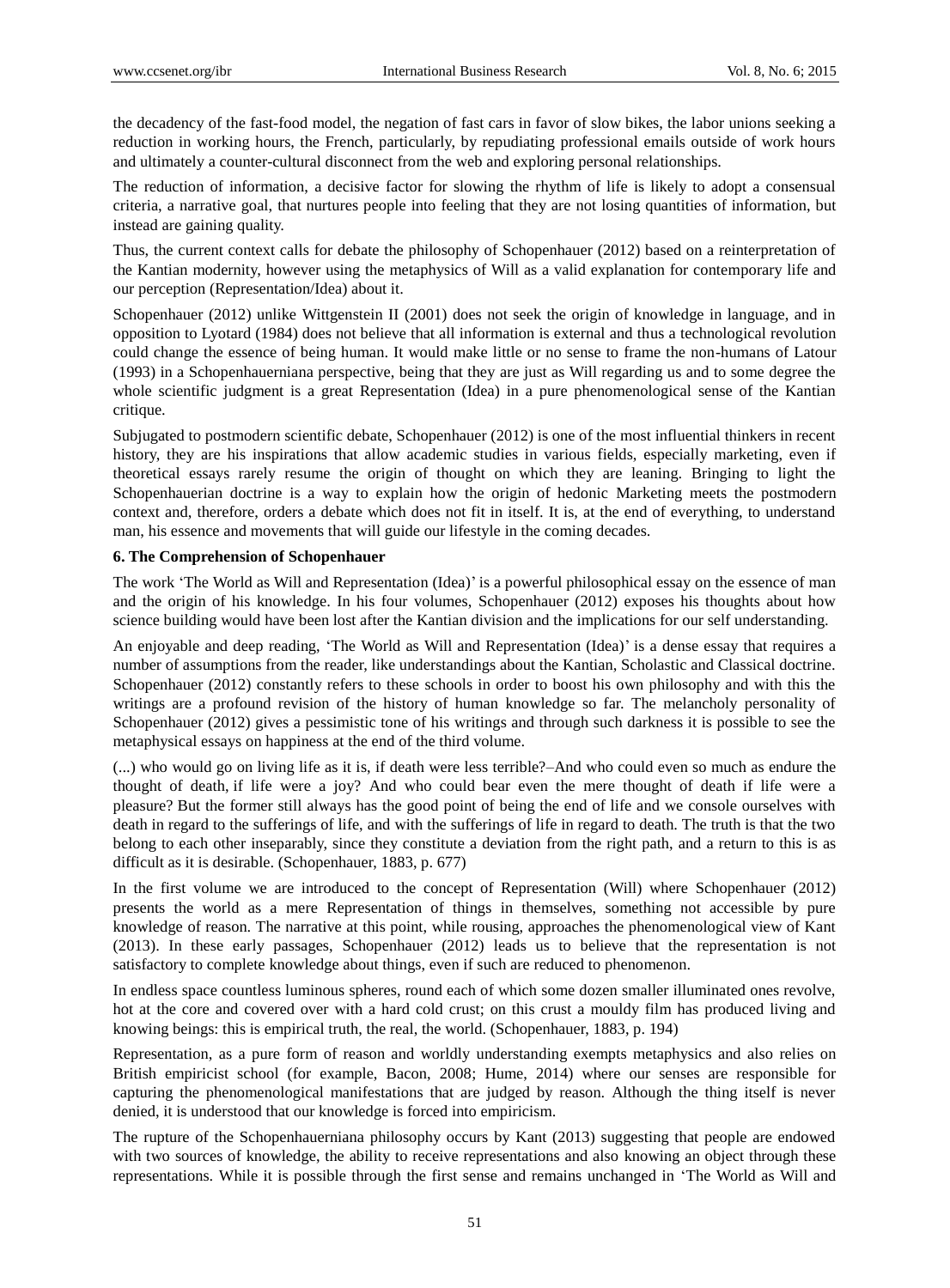Representation (Idea)', the second requires, according to Schopenhauer (2012), a dose of intuition and a priori knowledge, because he believes that it must be necessary for something to previously exist for the subject and object to exist and, logically, something unconscious must be anticipated in our judgment so that there is the very mechanisms of conscious knowledge.

(...) that what is called in the Kantian philosophy the thing-in-itself, and appears there as so significant, and yet so obscure and paradoxical a doctrine, and especially on account of the manner in which Kant introduced it as an inference from the caused to the cause, was considered a stumbling-stone, and, in fact, the weak side of his philosophy, — that this, I say, if it is reached by the entirely different way by which we have arrived at it, is nothing but the Will when the sphere of that conception is extended and defined in the way I have shown. I hope, further, that after what has been said there will be no hesitation in recognising the definite grades of the objectification of the will, which is the inner reality of the world, (Schoupenhauer, 1883, p. 3)

Although the Kantian logic is widely accepted and the technological representations are their safe haven in academic discussions, the Schopenhauerian argument is equally high and makes us believe with property that the object and the subject not existing prior to the phenomenology phenomenon is an empty doctrine, and if there already is, in fact, an unconscious way until becoming conscience, reason and finally phenomenon.

What would be formed, then, with respect to unconscious Nature? By its own limitations that Wittgenstein II (2001) elucidates so well in Philosophical Investigations, Schopenhauer (2012) can not aim for metaphysics language of things in themselves, and to refer to them, uses the word Will.

(...) Will, which proved to be simply what this world is besides being representation. In accordance with this knowledge, we called the world as representation, both as a whole and in its parts, the objectivity of the will, which accordingly means the will become object, i.e., representation. Now we recall further that such objectification of the will had many but definite grades, at which, with gradually increasing distinctness and completeness, the inner nature of the will appeared in the representation, in other words, presented itself as object. (Schopenhauer, 1883, p. 1).

Will, though unconscious, is present in us and in the things of Nature and can be felt, not by sensory organs, but by intuition and sensitivity of the soul. If phenomena are punctual and limited in all its conceptions, Will is eternal and therefore becomes more influential in our day-to-day than any Kantian science could be.

The essential in all these grades of the will's objectification constitutes the Idea; on the other hand, its unfolding or development, because drawn apart in the forms of the principle of sufficient reason into a multiplicity of many-sided phenomena, is inessential to the Idea; it lies merely in the individual's mode of cognition, and has reality only for that individual. Now the same thing necessarily holds good of the unfolding of that Idea which is the most complete objectivity of the will. Consequently, the history of the human race, the throng of events, the change of times, the many varying forms of human life in different countries and centuries, all this is only the accidental form of the phenomenon of the Idea. All this does not belong to the Idea itself, in which alone lies the adequate objectivity of the will, but only to the phenomenon. The phenomenon comes into the knowledge of the individual, and is just as foreign, inessential, and indifferent to the Idea itself as the figures they depict are to the clouds, the shape of its eddies and foam-forms to the brook, and the trees and flowers to the ice. (Schopenhauer, 1883, p. 15)

Will that composes men, for Schopenhauer (2012), is essentially pain. It was he who said that we are not able to feel health more than the pain, that the entire body can be healthier than the pain of an ingrown toenail protruding in our perception. Speaking about passages of everyday life, Schopenhauer (2012) attributes the pain to our foray against the objectives we want to achieve and the arduous journey that is done to them, and also pain to the achievement of these, after all the feeling that there is nothingo more to do leads to boredom, anxiety and depression.

Unlike animals not endowed with Representation (Idea), we were unable for a single moment to feel the satisfaction and eternal pleasure by just existing, something more is always needed to escape the pain that shape our Will and ourselves.

Among the various reflections of 'The World as Will and Representation (Idea)', Schopenhauer (2012) presents his important understanding of time and space as a function of the human condition for development of the phenomenological concept. understanding by the research question of this theoretical essay.

In simplistic and deliberately insinuating rationale, it can expressed that time is a social product and, therefore, not Natural. Our understanding of causality is given due to the perception that things happen sequentially, and thus the concept of time is essential to understanding the phenomena and delineation of causal relationships.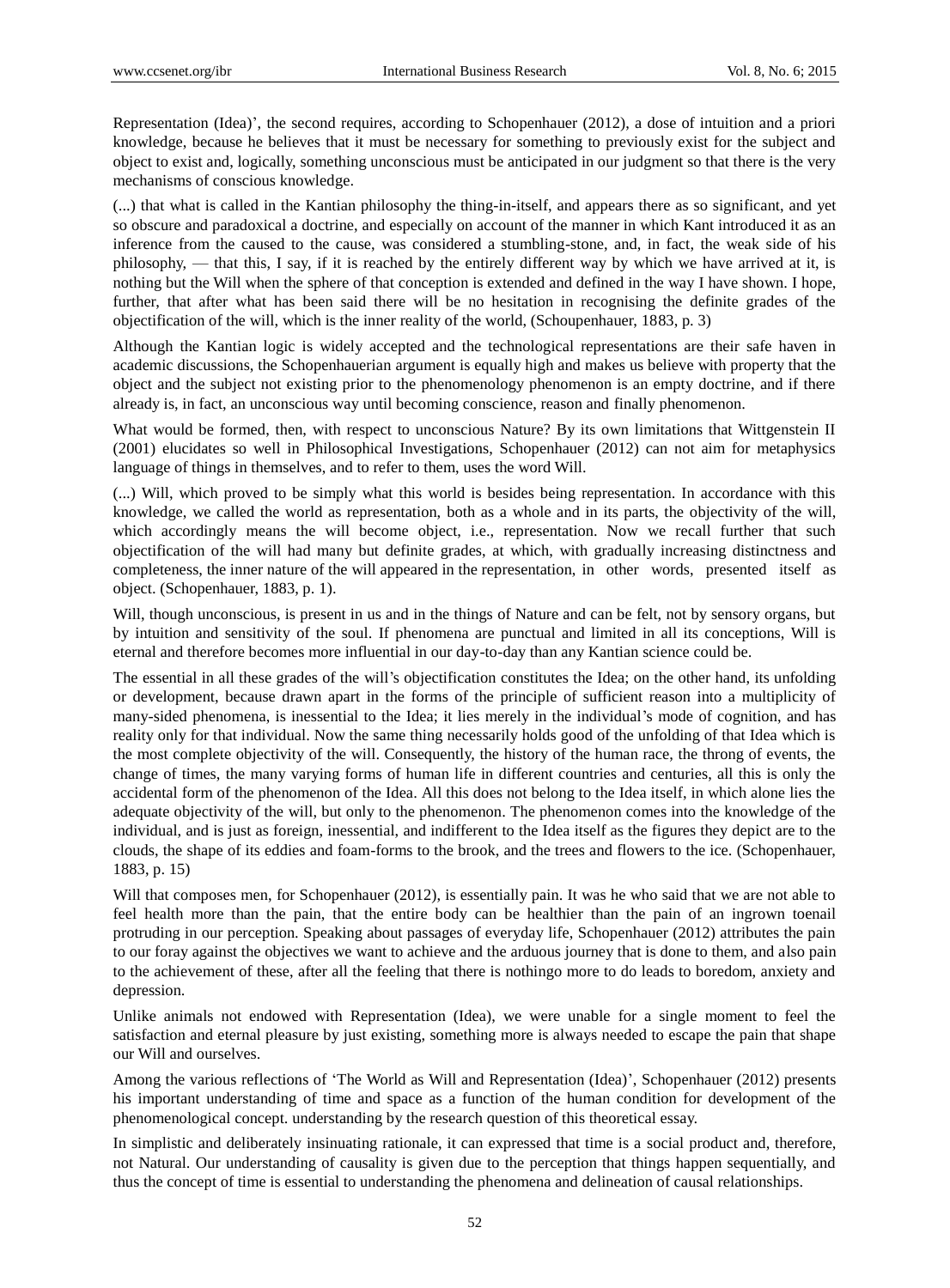All relation has itself only a relative existence; for example, all being in time is also a non-being, for time is just that by which opposite determinations can belong to the same thing. Therefore every phenomenon in time again is not, for what separates its beginning from its end is simply time, essentially an evanescent, unstable, and relative thing, here called duration. (Schopenhauer, 1883, p. 10).

For Schopenhauer (2012) there is no experimentation that proves the existence of time (Kantian fallacy, and why not Popperian?), time is not experienced by the senses and also has no essence (Will) as things in themselves. To temporize, therefore, is the only reasonable explanation that reason orders us to understand that it takes something, or, something is brought.

With time being an oppressor of Representation (idea) related to our pessimistic essence, there seems to be no solution for man, and in fact there is no way that metaphysics of beauty can be understood. Schopenhauer (2012) argues that our Will should not be controlled by representations (idea), but rather by aesthetics, a solution and metaphysical encounter. Rhetoric over time is a remarkable argument on the work of Schopenhauer (2012), however this essay will focus on the root of pessimism and its alternatives, moreso in Will (Will) than Representation (Idea).

Although sensible and convincing in pessimistic rhetoric, Schopenhauer (2012) suggests that Will, our essence formed from pain and tedium, is relieved to encounter the arts, a direct portal between the senses and metaphysics. Although they belong to the Representation (idea), the art pieces can go through our senses and communicate with the soul without the use of language and awakening unspeakable sensations

I return to our discussion of the aesthetic impression. Knowledge of the beautiful always supposes, simultaneously and inseparably, a purely knowing subject and a known Idea as object. But yet the source of aesthetic enjoyment will lie sometimes rather in the apprehension of the known Idea, sometimes rather in the bliss and peace of mind of pure knowledge free from all willing, and thus from all individuality and the pain that results therefrom. And in fact, this predominance of the one or the other constituent element of aesthetic enjoyment will depend on whether the intuitively grasped Idea is a higher or a lower grade of the will's objectivity. (Schopenhauer, 2012, p. 244)

Among the clues that the philosopher provides to find our peace is aesthetics, which awaken our tranquility by communicating directly with Will, without the need to interpret it. Of which the most striking example is the instant relief that a song can bring us, without us knowing how to explain explain or even comprehend why.

Human beauty is an objective expression that denotes the will's most complete objectification at 'the highest grade at which this is knowable, namely the Idea of man in general, completely and fully expressed in the perceived form. But however much the objective side of the beautiful appears here, the subjective still always remains its constant companion. No object transports us so rapidly into purely aesthetic contemplation as the most beautiful human countenance and form, at the sight of which we are instantly seized by an inexpressible satisfaction and lifted above ourselves and all that torments us. This is possible only because of the fact that this most distinct and purest perceptibility of the will raises us most easily and rapidly into the state of pure knowing in which our personality, our willing with its constant pain, disappears, as long as the purely aesthetic pleasure lasts (Schopenhauer, 2012, p. 52).

The interface which is proposed, then, with consumer behavior is precisely the escape of Representation (idea) and from time oppression, from the pain of Will and from our tragically melancholic end by aesthetics. However, as Schopenhauer (2012) points out, there is no aesthetic that leads to equilibrium, the suggestive and provocative arts are so painful to end as much as it tries to combat it, it is necessary to seek art in the improbable.

A brief distinction of the terms a priori, sublime and provocative should be made. While the first accesses the peace of soul and balances the subject through contemplation of the essence of things in expected metaphysics, the second is the mere attraction of Representation which, at the end of it all, brings back the original pain that Schopenhauer (2012) warns us about. As much as sublime citations speak of aesthetic and contemplation, when referring to the provocative is pure symbolism.

#### **7. Aesthetics, Hedonism and Utilitarianism in Marketing**

The brevity of the liquid forms contextualized by Bauman (2000) makes us understand that the consumer may assume a role much less utilitarian than it appears, as there is some confusion between happiness and peace of mind or fulfilling immediate goals, which are to aquire products. The set of acts that form the consumption phenomenon are beyond the pragmatics of purchase, and are for a happier life.

Utilitarian and hedonic purchases have been a widely discussed theme by Marketing academia for some time (for example, Doong et al., 2012) but not from the perspective of Bauman's liquid modernity (2000) nor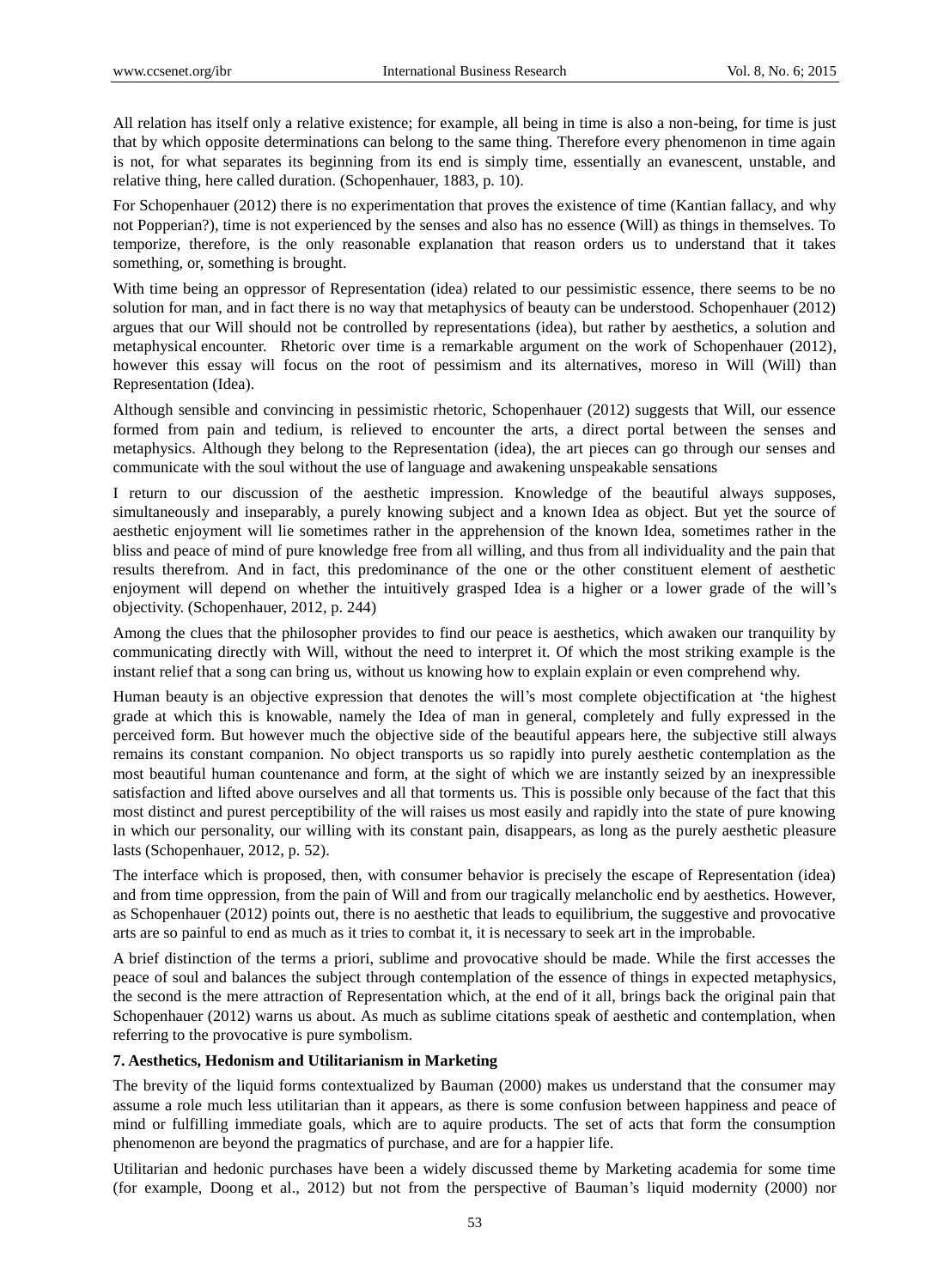Schopenhauer's metaphysics of beauty (2012).

Utilitarian consumption is regarded as an action of little aesthetic dependency even in classical literature, where the predominant physical characteristics and consumer information are not flawed by coolness and objectivity (Doong et al., 2012). Experiencing such a consumption experience is to assume the Representation (Idea) of Schopenhauer (2012) as a satisfactory interface between the person and nature. The product assumes its physical, human characteristic and with immediate practical purpose, disposable, while the problem to be fixed feature no longer exists.

People may seem utilitarian and adhere to this form of consumption realizing that something that bothers them can be remedied immediately through some acquisition. Such action is absolutely reprehensible, we are all like this, though the categorical Schopenhauerian philosophy is to equate such problems to our painful Will which brings any discontent to the fore to the detriment of all the peace that could simultaneously encircle us. To buy is to cherish the pain, and the pain not to have more trouble to be cherished. A vicious circle between solving a problem and seeking another to be solved, is that there will always be a problem and, if this is not the Will, then it shall make its melancholic role.

While it is hedonic consumption, pragmatically it does not represent a true solution in the perspective of Schopenhauer (2012). It is defined as something that satisfies people internally beyond functional criteria and awakens pleasurable experiences in us consumers (Salerno, Laran, & Janiszewski, 2014). However, such satiety is also immediate and particularly linked to the phenomenon of consumption thus maintaining their next utilitarianism bases, objectifying solution for sentimental rather than technical problems, hedonic consumption does not achieve the righteousness of the metaphysics of beauty, not properly balancing Will and leads people (more smoothly) to the same vicious circle of melancholy, dosing homeopathic happiness to each new purchase, but never permanently.

The direction Marketing academia took demonstrates that efforts to understand the world are based on Representation (Idea), obviously remnants of Kantanian thought and its disciples, and which, according to Schopenhauer (2012), is precisely why it induces a melancholic end. Examples of these studies are investigations that provide companies' understandings of how children can influence the buying decision of parents (Ülger & Ülger, 2012) or the reason people spend more than planned (Sussman & Alter, 2012).

At the contemporary marketing school itself, however, there are clues that would lead us to solutions proposed by the metaphysics of beauty, such as aesthetics. For Schopenhauer (2012), the balance of man is reached when he enters the universe of aesthetic arts and ridding himself of language and pure reason rnchants him with the sublime and soothes the painful understanding of Will.

Just as Townsend and Sood (2012) suggest, well crafted aesthetic products sell more, are perceived as more valuable and more pleasing to consumers. Townsend and Sood (2012) sought purely rational explanations (immanent) for the finding of their research, but Schopenhauer (2012) would indicate a transcendental position to be found.

Complementarily, Schopenhauer (2012) also would caution Townsend and Sood (2012) that the aesthetic value is perceived as very valuable and perennial as much as the provocative escape. The metaphysics of beauty discard that equilibrium can be achieved by symbols, alerting especially the sensual and erotic, which would be just another Representation (Idea) such as utilitarian or hedonic such as the propositions of Doong et al. (2012) that were not cherished for more than an instant.

Therefore, this contemporary movement in search of better quality of life, Marketing must have noted its contribution positively by society. It is believed that to understand Schopenhauerian doctrine is an important step towards providing consumers with more than immediate relief, after all the art that may be provided by the aesthetic is as perennial as much as the duration of the product in the lives of people. In this sense, Nenkov and Scott (2014) also demonstrated such concern and admitted that visual communication of aesthetic appeal has greater commercial appeal, but this time, according to Schopenhauer (2012), the marketing objectives and the avoidance of pain converge to nearby targets.

# **8. Final Considerations**

The philosophy of Schopenhauer (2012) is marked by Kantian antagonism and in alignment with Nietzsche (2013). One of the last thinkers to consider the metaphysical as a valid explanation for the original philosophical questions, Schopenhauer (2012) is respected for his outstanding contribution to the reflection of man and his constant struggle against even himself.

Just as the principal names of his time, the contribution of Schopenhauer (2012) is perennial and independent of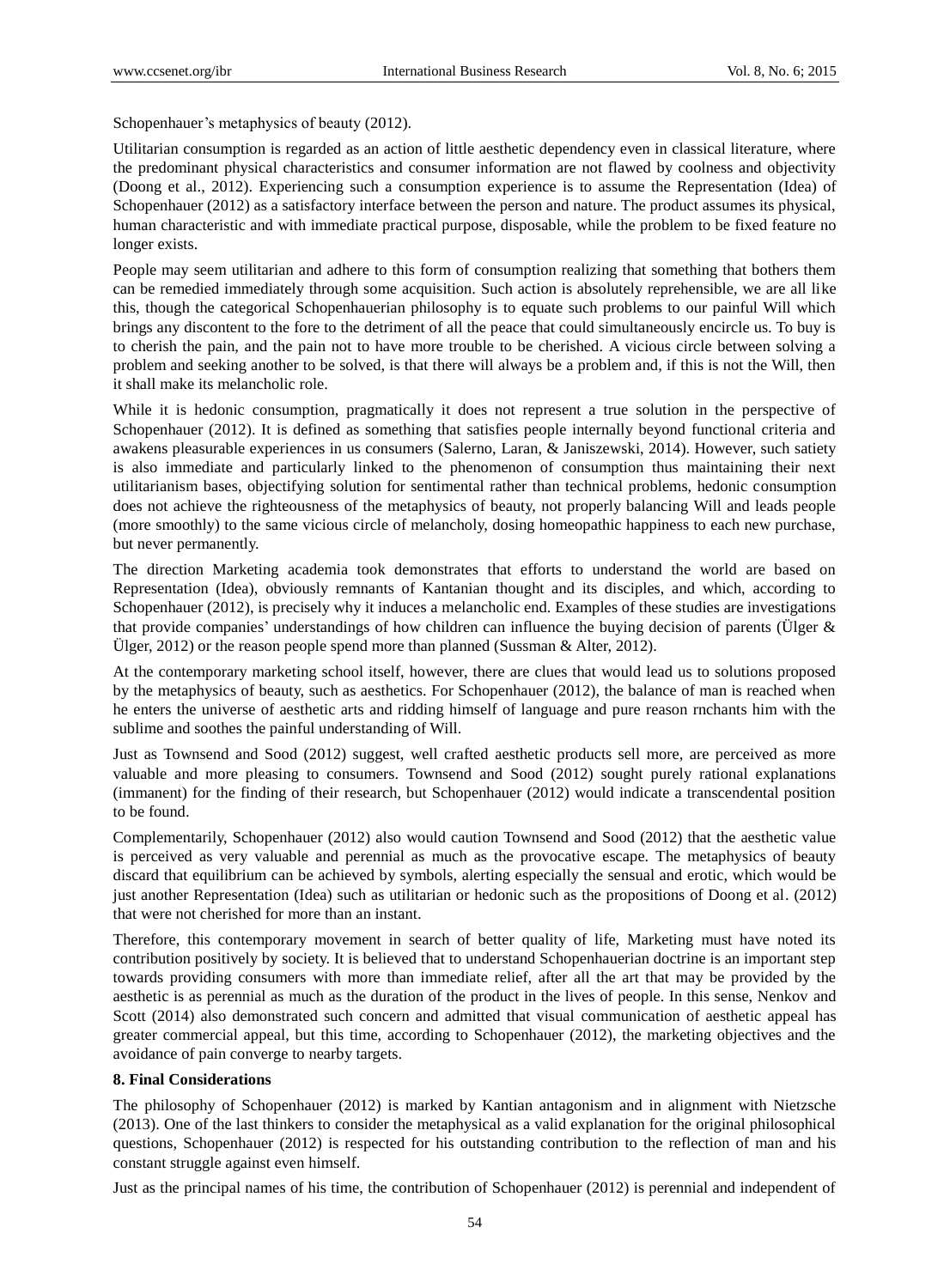the direction that contemporary philosophical debate takes. In this sense, the purpose of this theoretical essay was to redeem the metaphysics of beauty considered one of the key milestones in ones thinking to better understand current consumer issues and preference to aesthetically pleasing.

Understanding the aesthetic role of the product itself is circular and returns in different ways the raw physics of functionalism or utility consumption, in opposition then to this line of reasoning, which has been discussed in this work that the artistic issues are of higher order and communicated (they are perceived, experienced) in a particular way by people.

To surrender to beauty is the transcendental function that brings peace and balance to the Natural pessimism of people, thus Marketing must occupy this task of collaborating with the escape from the pain of Will. The solution, then, that unites Schopenhauerian thinking and the marketing objectives of Marketing is seeking a design based on the aesthetics of the sublime.

#### **References**

Backman, C. R. (2008). *The worlds of medieval Europe*. Oxford, UK: Oxford University Press.

Bacon, F. (2008). *The major works (Oxford world's classics)*. New York: Oxford University Press.

Bauman, Z. (2000). *Liquid modernity*. Cambridge: Polity.

CERN. (2010). CERN – the large hadron collider.

- Challagalla, G., Murtha, B. R., & Jaworski, B. (2014). Marketing doctrine: A principles- based approach to guiding marketing decision making in firms. *Journal of Marketing,* 784-820. http://dx.doi.org/10.1509/jm.12.0314
- Dagger, T. S., & Danaher, P. J. (2014). Comparing the effect of store remodeling on new and existing customers. *Journal of Marketing, 78*(3), 62-80. http://dx.doi.org/10.1509/jm.13.0272
- Descartes, R. (2011). *Discourse on the method and meditations on first philosophy*. Indianapolis: Create Space Independent Publishing Platform.
- Doong, H., Wang, H., & Law, R. (2012). An examination of the determinants of in-flight duty-free shopping: Hedonic and utilitarian motivations. *International Journal of Tourism Research, 14*(3), 303-306. http://dx.doi.org/10.1002/jtr.1870
- Duiker, W. J. (2009). *Contemporary history of the world.* New York: Cengage Learning.
- Eric, W. R. (2003). *Ancient greek democracy: Readings and sources*. John Wiley and Sons Ltd.
- Galilei, G. (2014). *Dialogues concerning two new sciences*. New York: Literary Licensing, LLC.
- Gettier, E. L. (2012). *Is justified true belief knowledge?* Princeton: Princeton University Press.

Habermas, J. (1976). *Legitimarion crisis*. London: Heinemann.

- Heath, T. L. (2010). *The thirteen books of euclid's elements.* New York: Digireads.com.
- Higgs, P. (2010). *My life as a boson*. Talk given at Kings College, London, Nov 24 2010.
- Hobbes, T. (2013). *Leviathan*. New York: Renaissance Books.
- Hume, D. (2014). *An enquiry concerning human understanding*. Oxford: Hume & Doom.
- James, W. (2013). *Pragmatism*. New York: CreateSpace Independent Publishing Platform.
- Jean-François, L. (1984). *The postmodern condition: A report on knowledge*. Minneapolis: University of Minnesota Press.
- Kant, I. (2013). *The critique of pure reason*. New York: CreateSpace Independent Publishing Platform.
- Kotler, P. (1973). Atmospherics as a marketing tool. *Journal of Retailing, 49*(4), 48-64.
- Latour, B. (1993). We have never been modern. Boston: Harvard University Press.
- Nenkov, G. Y., & Scott, M. L. (2014). "So cute i could eat it up": Priming effects of cute products on indulgent consumption. *Journal of Consumer Research, 41*(2), 326-341. http://dx.doi.org/10.1086/676581
- Newton, I. (2013). *The principia: Mathematical principles of natural philosophy*. New York: CreateSpace Independent Publishing Platform.
- Nietzsche, F. (2013). *The anti-christ*. New York: SoHo Books.
- Popper, K. R. (2002). *The logic of scientific discovery*. New York: Routledge.